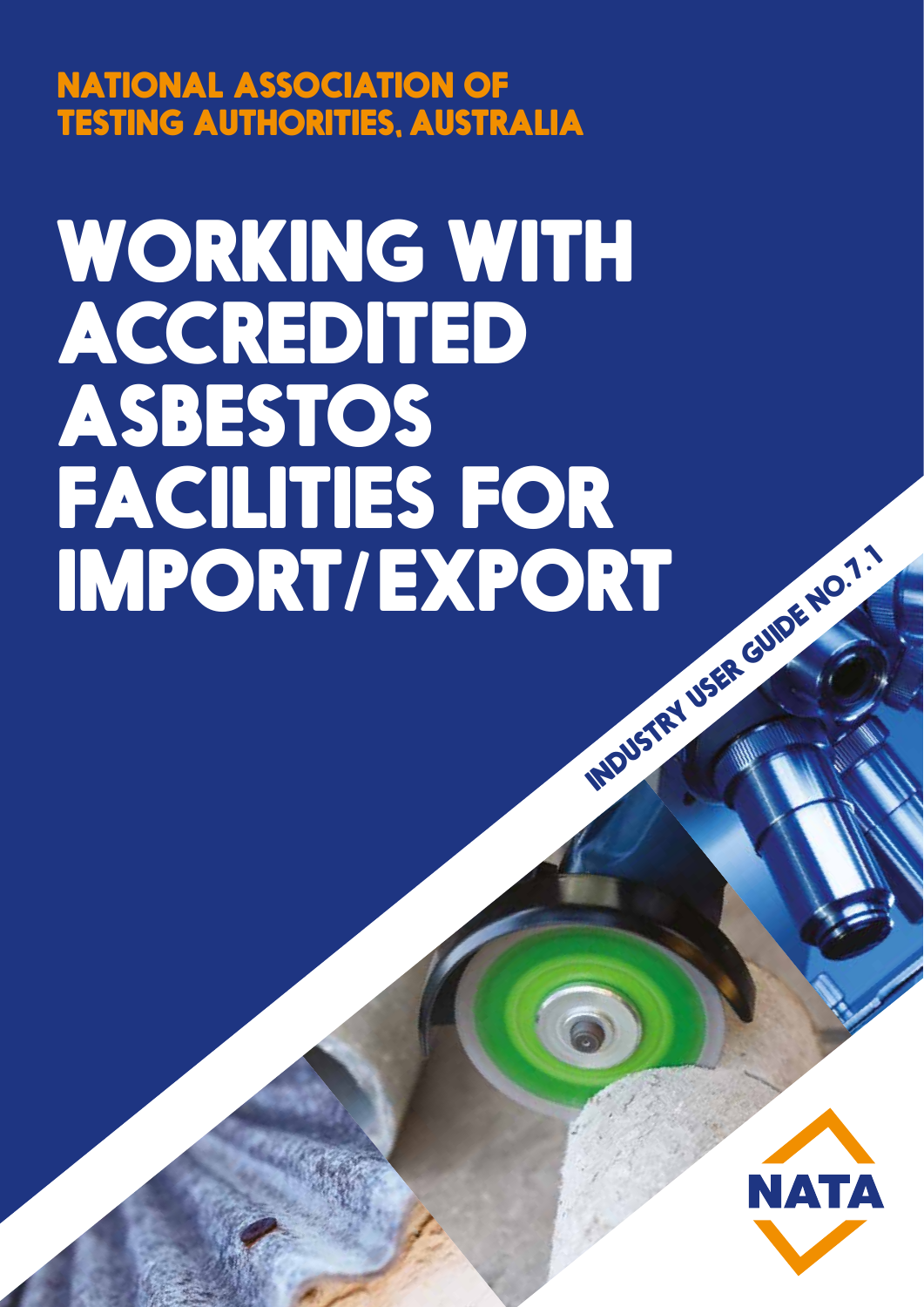# **CONTENTS**

| What asbestos related activities are accredited? <b>Mate as a set of the Strute and Strute</b> 3                                                                                                                                                                                  |   |
|-----------------------------------------------------------------------------------------------------------------------------------------------------------------------------------------------------------------------------------------------------------------------------------|---|
| What is the difference between laboratory<br>and inspection accreditation? <b>Accrement of the Contract of the Contract of the Contract of the Contract of the Contract of the Contract of the Contract of the Contract of the Contract of the Contract of the Contract of th</b> | 3 |
| What if I want to use a laboratory or inspection                                                                                                                                                                                                                                  |   |
|                                                                                                                                                                                                                                                                                   |   |
|                                                                                                                                                                                                                                                                                   |   |
| What about test methods? 6                                                                                                                                                                                                                                                        |   |
| Can I rely on test methods used and the testing<br>performed in other countries? <u>[</u> [11] performed in other countries? <u>[11] performed</u> in the countries?                                                                                                              |   |
|                                                                                                                                                                                                                                                                                   |   |
| Obtaining samples 38 million by 2011 and 2011 and 2012 and 2014 and 2014 and 2014 and 2015 and 2017 and 2017 and 2017 and 2017 and 2017 and 2017 and 2017 and 2017 and 2017 and 2017 and 2017 and 2017 and 2017 and 2017 and 2                                                    |   |
|                                                                                                                                                                                                                                                                                   |   |
| Compositing of samples 38                                                                                                                                                                                                                                                         |   |
|                                                                                                                                                                                                                                                                                   |   |
|                                                                                                                                                                                                                                                                                   |   |
|                                                                                                                                                                                                                                                                                   |   |
|                                                                                                                                                                                                                                                                                   |   |
|                                                                                                                                                                                                                                                                                   |   |
| Summary 212                                                                                                                                                                                                                                                                       |   |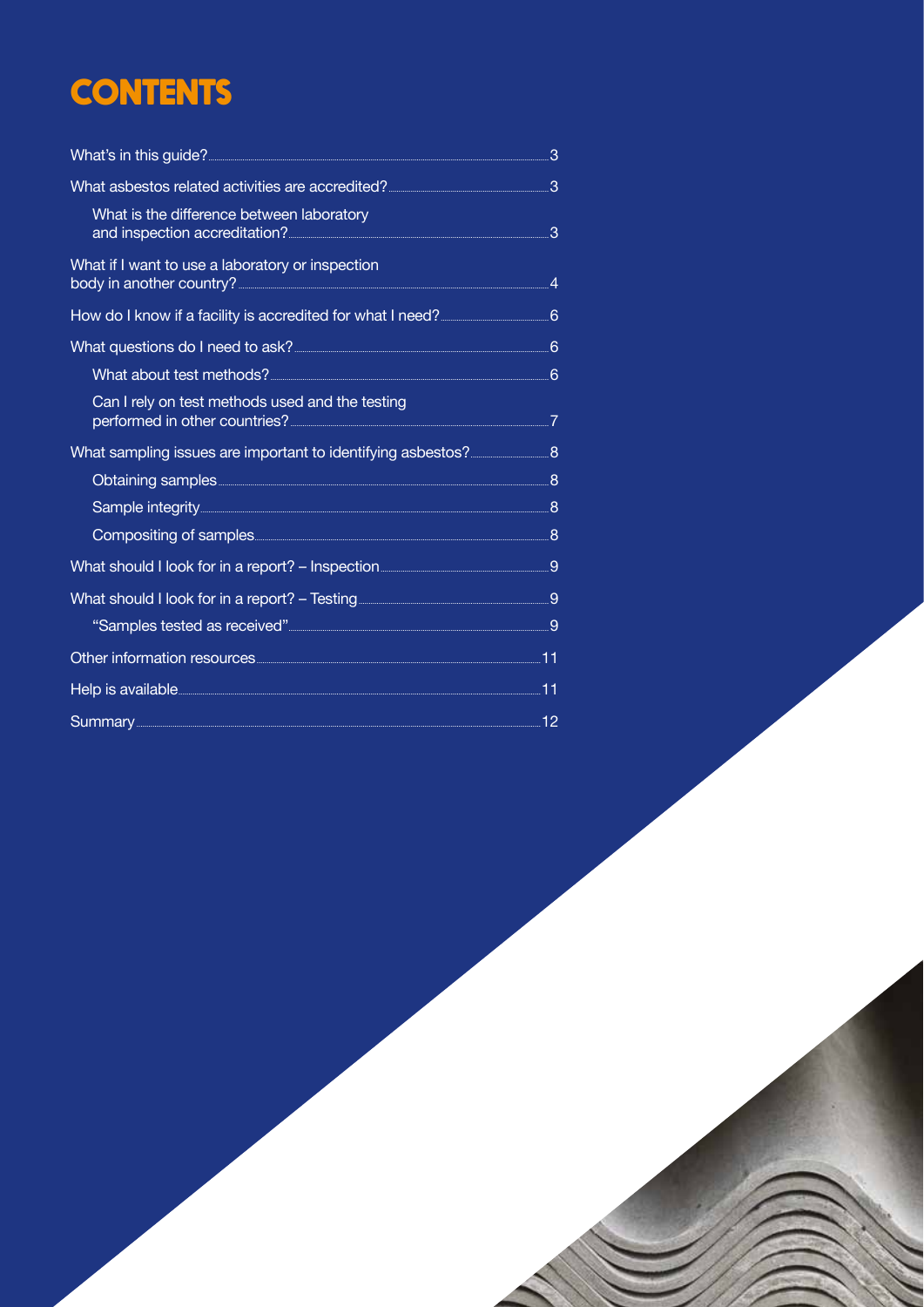# WHAT'S IN THIS GUIDE?

All Australian governments share the objective of keeping the population from harm that could result from exposure to asbestos. To this end, asbestos is no longer permitted to be used in the manufacture of any product. Similarly, asbestos is a prohibited import under the Customs (Prohibited Imports) Regulations 1956 and a prohibited export under the Customs (Prohibited Exports) Regulations 1958. The regulations do have very limited exemptions but even where an exemption may be relevant, nothing should be assumed. It is important to know exactly what these are.

Where material containing asbestos was used prior to the prohibition, there are strategies in place to minimise the likelihood of exposure and to remove as much as possible.

The reality is that despite prohibitions and measures being taken to remove asbestos from our lives, we still have a long way to go. There is a legacy of contaminated sites and manufactured product. In other parts of the world, asbestos is still used in some products. Some of Australia's trading partners have their definition of asbestos containing material (ACM) as "x% or more",

the x often being equal to 1% or higher.

As such, competently performed inspections and/ or tests are necessary to ensure that decisions about people's safety are made using only the best available information. This is where this document and NATA come into focus. The practical considerations and steps involved in having a sample of material or product tested are not always as self-evident as they might seem.

This Industry User Guide has been developed to assist:

- Importers having to meet the Customs (Prohibited Imports) Regulations 1956;
- Exporters to Australia needing evidence of compliance with the Customs (Prohibited Imports) Regulations 1956; and
- Exporters from Australia needing to ensure that their products will meet their export market requirements.

For more specific information about asbestos and asbestos related regulations, a listing of useful links may be found at the end of this guide.

### WHAT ASBESTOS RELATED ACTIVITIES ARE ACCREDITED?

NATA accredits facilities in both its ISO/IEC 17025 based laboratory program and ISO/IEC 17020 based inspection body program. The ranges of activities that can be accredited include:

### **Laboratory**

- Air monitoring and analysis
- Analysis of raw materials and manufactured products
- Soil testing

### **Inspection**

- Contaminated sites
- Clearance inspections
- Sampling and sampling plans

### **What is the difference between laboratory and inspection accreditation?**

In terms of accreditation process, the difference is very little. Both rely on a peer assessment of the competence and capability of the facility to produce reliable data.

The skill sets applicable to testing and inspection activities are, however, quite different.

A laboratory will have:

• a set of processes to safely handle samples.

- procedures to prepare them for analysis,
- validated test methods in order to undertake the analysis; and
- reporting practices that will indicate whether or not asbestos is detected in the sample(s) being analysed.

It is these processes and the personnel's scientific/ technical knowledge, experience and understanding of how they are validated and used that constitutes a major part of the NATA assessment.

Inspection bodies that deal with asbestos are primarily involved in on-site activities such as surveying a site and assessing the presence and condition of contaminated materials. Inspection body personnel need to have a sound knowledge of how asbestos has been used in the past in order to identify where it is likely to be found, in what form and what it will actually look like in situ.

Inspection outcomes can include a survey or clearance report and recommendations relating to the management of asbestos.

NATA assessments under the inspection program have a greater focus on the personnel's accumulated experience and how this is applied to a particular location or construction. For example, expertise in asbestos used in the construction industry does not translate to expertise in maritime applications and vice versa.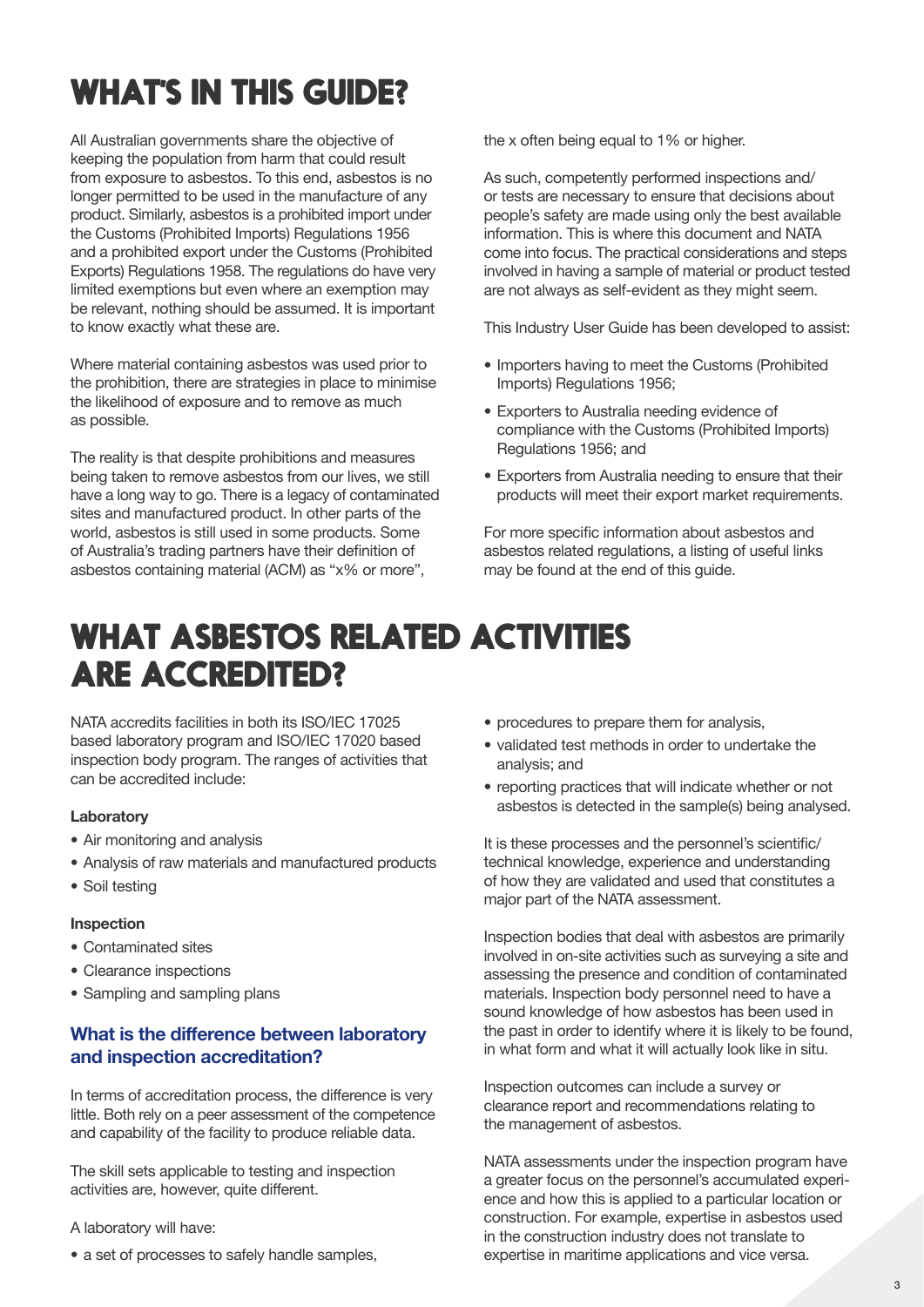### WHAT IS NATA ACCREDITATION AND WHY USE AN ACCREDITED LABORATORY OR INSPECTION BODY?

NATA is recognised by the Commonwealth of Australia as the national authority for the accreditation of laboratories and a peak authority for the accreditation of inspection bodies. It is a not-for-profit private company with the mission of facilitating a reliable testing and inspection infrastructure in the national interest and for the public good.

Accreditation is about being able to have confidence in the data and information necessary for you to make informed decisions.

Accreditation covers the activities that produce this technical/scientific data and information; testing, measurement, examinations and inspections.

In NATA's vocabulary, accreditation has a very specific meaning.

A procedure by which an authoritative body gives formal recognition that a body is competent to carry out specific tasks.

Hence, accreditation is a high level and technically focussed process of recognising collective, specific and demonstrated competencies. The core of accreditation is the third party, objective, peer assessment process at a scientific and technical level that provides assurance

of a facility's capability to produce reliable data from particular analyses or inspections. The NATA Accreditation Criteria include the international standards

- ISO/IEC 17025 General requirements for the competence of testing and calibration laboratories: and
- ISO/IEC 17020 Requirements for the operation of various types of bodies performing inspection.

Both of these standards are used globally for accreditation.

In additiong to confidence, NATA Accreditation provides you with:

- an ability to outsource to an independent, objective authority the monitoring of laboratory and inspection body performance;
- international arrangements providing for the mutual recognition of data produced by laboratories and inspection bodies accredited by NATA and equivalent accreditation bodies globally;
- a resource to resolve dispute relating to accredited services.

### WHAT IF I WANT TO USE A LABORATORY OR INSPECTION BODY IN ANOTHER COUNTRY?

There are NATA-like accreditation bodies in most economies and a significant number of these are signatories to Mutual Recognition Arrangements (MRA). For information on where these accreditation bodies are located and their MRA status, the International Laboratory Accreditation Cooperation (ILAC) maintains this information on their website at **www.ilac.org**. In the Asia Pacific region, you can also access information from the Asia Pacific Laboratory Accreditation Cooperation (APLAC) at **www.aplac.org**. Also refer to the section below for further information.

Signatory status to the MRAs is achieved through a process of peer evaluation to determine compliance with the international standard for accreditation bodies and that the processes employed to assess laboratories and inspection bodies yield equivalent outcomes.

Accreditation bodies maintain information on accredited facilities. In many – but not all cases – this information is available in English. If, however, you can't find information on accredited asbestos testing facilities via the accreditation body's website, the best option is to contact them directly. The same questions you'd be asking for a NATA accredited facility and their scope of accreditation need to be asked of one accredited by the MRA partner. This is addressed later in this guide.

The MRAs to which NATA is a signatory – ILAC and APLAC – are generally well recognised by Australian government agencies. It is still advisable, however, to check with the relevant agency about your intentions and their level of recognition.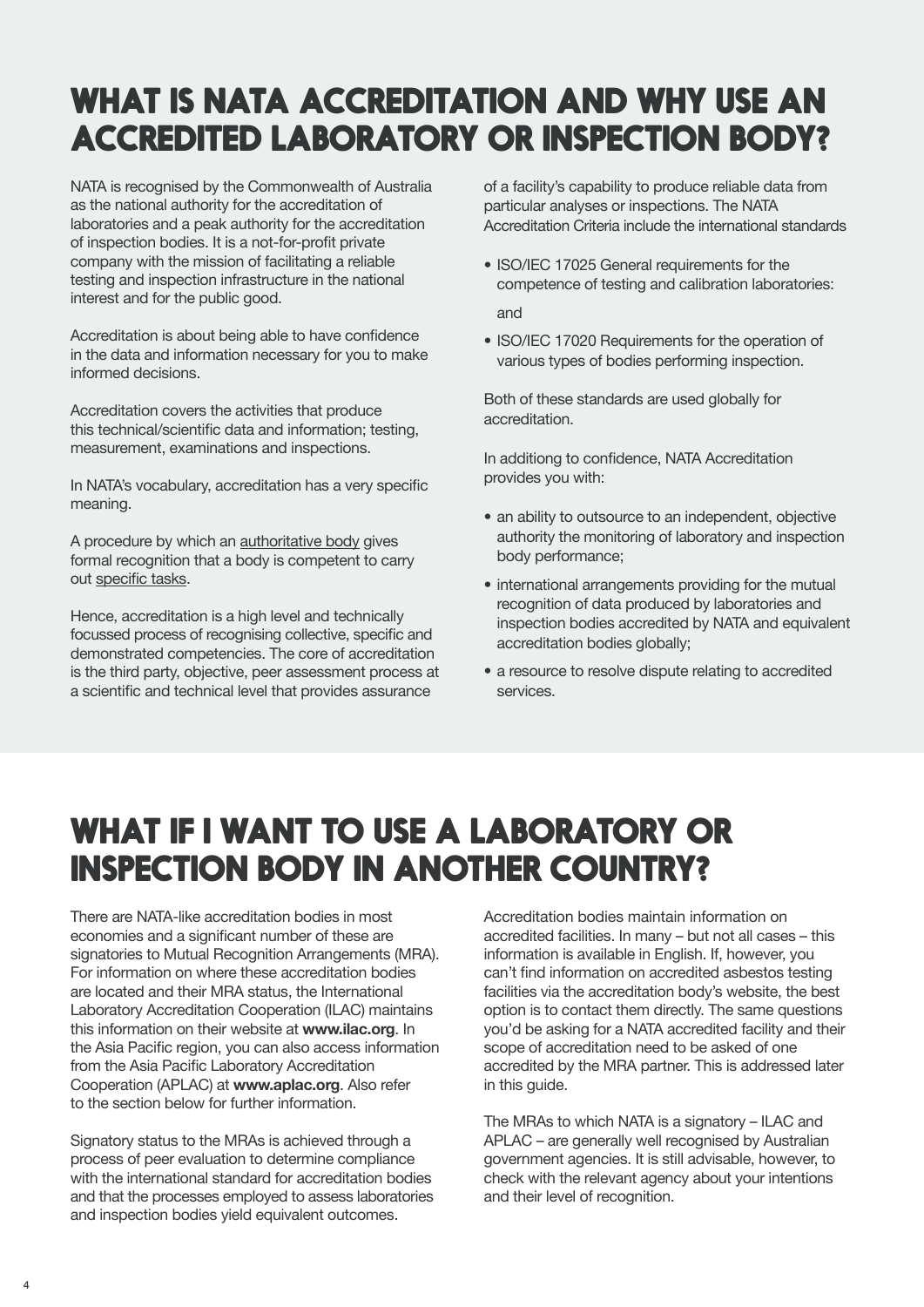### WHAT DOES MUTUAL RECOGNITION MEAN – RECOGNITION OF WHAT?

Mutual recognition is a phrase encountered in trade or trade related agreements. While the concept is relatively straightforward "I accept yours and you accept mine", the subject of what exactly is being recognised does vary and can be misunderstood.

### **World Trade Organisation**

The World Trade Organisation has addressed non-tariff trade barriers to trade – blocks that arise such as economies having standards that differ from everyone else's and/ or their refusal to accept testing/certification performed in another economy – through the Agreement on Technical Barriers to Trade (TBT Agreement). Within the TBT Agreement, the phrase 'mutual recognition' refers to the situation where parties can agree to accept goods that meet the other party's technical requirements despite any differences that might exist.

It should be noted though that this is a provision within, not an obligation of, the TBT agreement. Hence, it may not find its way into practice, even under a free trade agreement.

### **Accreditation Body Mutual Recognition Arrangements**

Internationally, many accreditation bodies including NATA have entered into Mutual Recognition Arrangements (MRA).

NATA is a signatory to the Asia Pacific Laboratory Accreditation Cooperation MRA, a regional arrangement with participation by upwards of 20 economies including all of Australia's major trading partners in the Asia Pacific region. NATA is also a signatory to the International Laboratory Accreditation Cooperation MRA, a global arrangement covering all regions.

Mutual recognition in the accreditation community refers to the accreditation bodies and their respective accreditation processes rather than technical requirements. These MRA do facilitate the acceptance of test, measurement and inspection data across borders by providing confidence that, wherever a laboratory or inspection body is located, it has been peer assessed for competence and capability to perform specific conformity assessment activities against the applicable requirements by an accreditation body that is a signatory to an MRA.

Accreditation body arrangements are sometimes recognised under Free Trade Agreements (FTA). The rules about what technical requirements are recognised in any particular economy are, however, solely the domain of the regulators and/or industry in that economy. Accreditation bodies link these technical requirements – whatever they might be – with appropriate and demonstrated competence of accredited facilities.

So in the case of Australia's zero tolerance for asbestos content in imports, it is important to be cautious around "mutual recognition". Australian authorities may well accept that a test or inspection report produced by a NATA MRA partner accredited facility is recognised as being equivalent to a NATA-endorsed report but it must provide evidence that the Australian requirements have been met, not those of the exporting economy.

5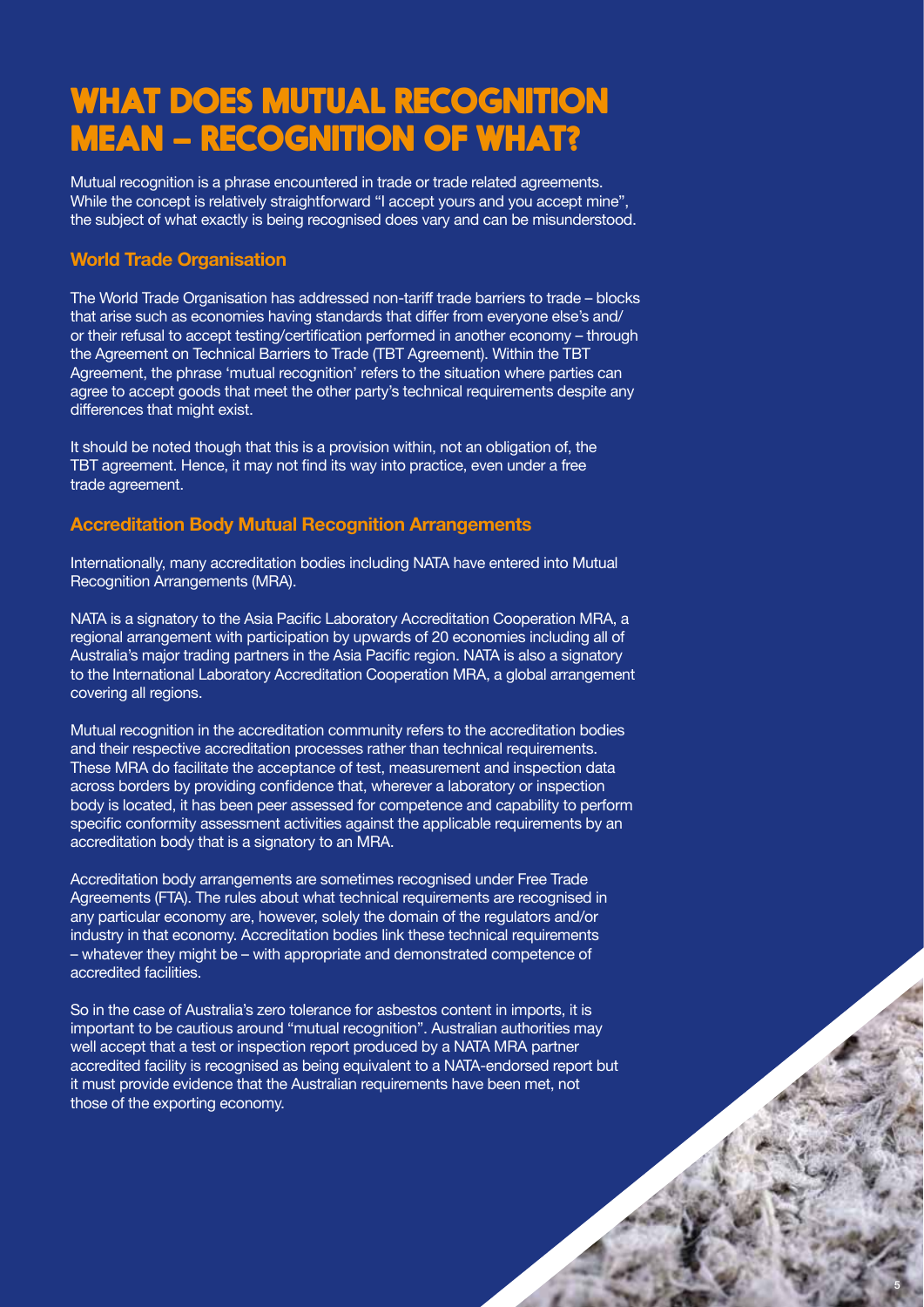### HOW DO I KNOW IF A FACILITY IS ACCREDITED FOR WHAT I NEED?

The tests and inspections for which a facility has successfully demonstrated practical competence and capability at an assessment are detailed within its Scope of Accreditation. The Scope of Accreditation contains important information such as techniques and applicable standards and codes.

To start with, scopes of accreditation for laboratories and inspection bodies are publicly available documents and the primary source of information for anyone wanting to have testing and/or inspections performed. Scopes for NATA accredited facilities are accessible from the website at **www.nata.com.au**.

If you are not sure about your needs or do not understand some aspect of the scope of accreditation, contact the facility.

A facility's accreditation may or may not cover every service that it provides so it is important to ask the correct question when seeking to have your samples tested or a site inspected.

*"Do you hold accreditation for [the specified analysis/inspection] of [the specific type of material or location]?"*

NATA Accredited facilities are able to add the NATA endorsement to reports covering accredited activities. Similar arrangements are used by many of NATA's MRA partners too. The endorsement (or use of the accreditation body logo in some cases) is not allowed to be applied to unaccredited tests or inspections. As such, a more concise specification is to state that

### *"I require all results reported to be covered by the accreditation".*

Once you have ascertained that the laboratory or inspection body is appropriately accredited, the next step is to talk to the facility to ensure clarity around your needs.

Accredited laboratories and inspection bodies will happily assist you with defining your needs but they do need some specific information first.

The following aspects of the work you are seeking to have done should be discussed and made clear before committing to any activity. Specific information gives the accredited facility clarity for determining its ability and availability to undertake the work and, of course, work out the cost.

## WHAT QUESTIONS DO I NEED TO ASK

Firstly, why are the services required? If it is for export to/from Australia, it is vital that the destination's legal requirements are known so that the appropriate tests and/or inspection can be conducted. This will help inform and clarify other details of the work to be performed:

- The standard, code or specification.
- The analyses or inspections being performed.
- Information on sampling/sub-sampling.

### **What about test methods?**

Australian Standard AS 4964 Method for the qualitative identification of asbestos in bulk samples is generally the default test method by Australian laboratories (indeed, at time of publication of this guide, all of the NATA accredited laboratories use AS 4964).

In principle though, accreditation is available for other validated methods including those developed in-house and those prescribed in other economies.

**Polarised light microscopy (PLM) with dispersion** 

**staining** is required by AS 4964 as the principal method. It involves the identification of asbestos fibres by examining prepared samples using a conventional microscope but under polarised light. This method is the standardised reference method in most countries.

PLM with dispersion staining can be used to identify the three common (commercial) asbestos types (Chrysotile, Crocidolite and Amosite). The method does have limitations in identifying the other types of asbestos and if suspected of being present, requires them to be reported as "Mineral fibres of unknown type".

What does make AS 4964 different is that as well as conventional PLM examination, it also invokes an additional process entitled "trace analysis" which is conducted by placing a small sub-sample on a slide with a refractive index liquid and observing it under high power to detect any discrete fibres or fibre bundles.

AS 4964 allows for a limit of reporting in the range 0.01-0.1%, depending on whether the asbestos fibres are uniformly spread through the sample or not.

In instances where the results of an analysis are the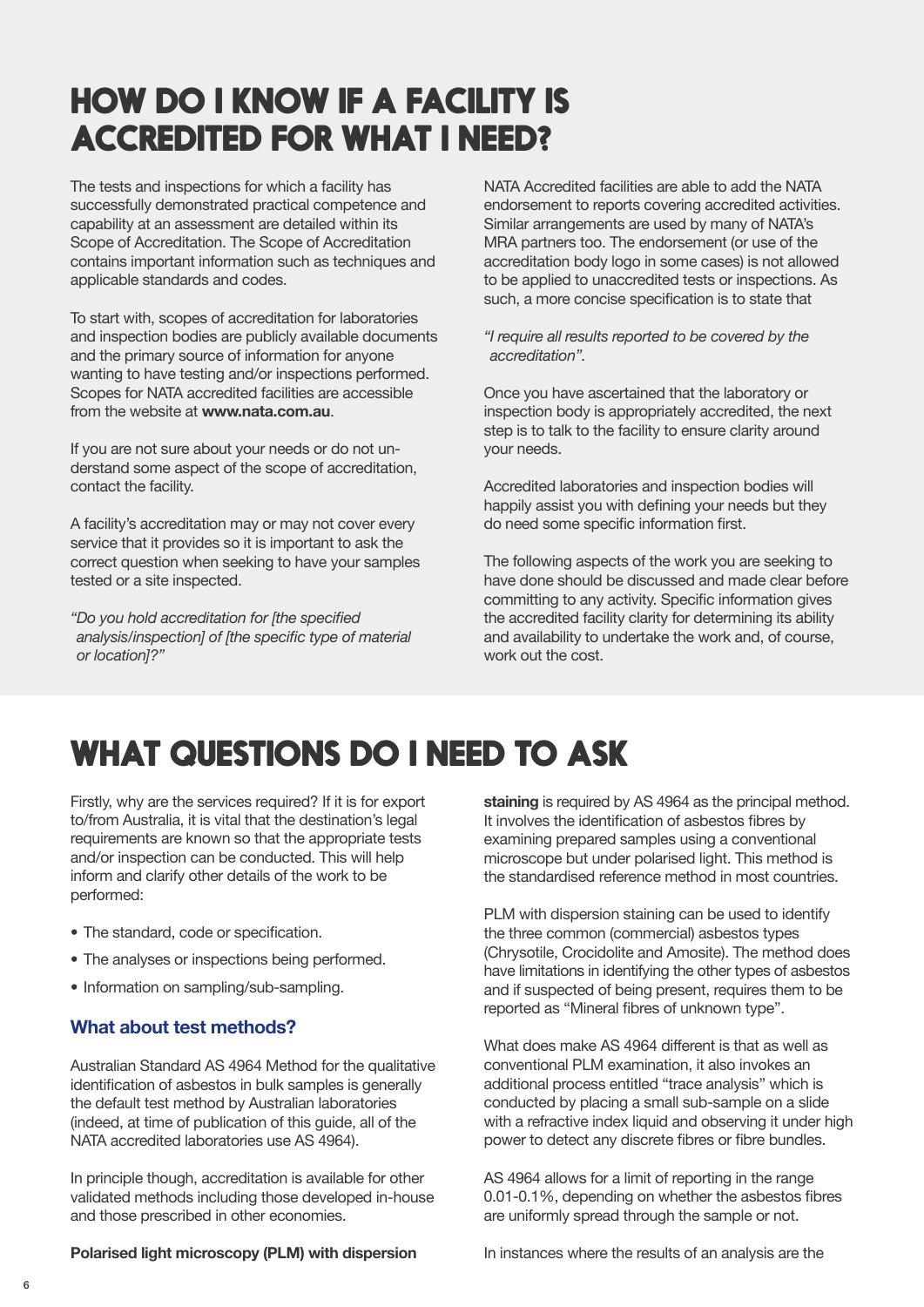identification of "mineral fibres of unknown type". AS 4964 recommends further investigation using another technique.

**Scanning electron microscopy with energy dispersive X-ray (SEM-EDX)** is typically the technique sought. Table 1 offers a comparison of features of the two techniques.

Clearly SEM-EDX has the major advantage of being able to detect all six types of asbestos and smaller fibres not able to be identified under PLM.

So if SEM can identify more types of asbestos, why not use it as the default test method?

SEM has the disadvantage of being costly and slow. Apart from the capital cost of acquiring an SEM unit, the fact that it uses much higher magnifications and can achieve better resolution than PLM is also a contributor to the cost. The area of a sample that can be observed at any one time using SEM is a fraction of that which can be seen using PLM. This means that it takes multiple views using SEM to "see" the same area of sample as you can in a single view using PLM.

From NATA's accreditation perspective, the other concerns are the lack of a standardised methodology and an absence of proficiency testing (formal interlaboratory comparison programs) for SEM. This makes it more difficult to achieve confidence in the interlaboratory consistency of results.

At the time this quide was prepared, there were no NATA accredited laboratories for asbestos identification using SEM. This is not to say that NATA won't accredit laboratories from using SEM but any laboratory seeking accreditation would need to demonstrate that their results are comparable with those of other similar laboratories. It's simply that NATA accreditation for any test is driven by a combination of customer need

for a particular service to be accredited vs the cost of having the required processes in place to achieve accreditation. If this need reaches a threshold, accreditation for SEM analysis will happen.

**Other techniques** which include Transmission Electron Microscopy (TEM), X-ray diffraction and infrared absorption are used in some applications but all have inherent limitations in terms of expense, application and/or limits of detection.

### **Can I rely on test methods used and the testing performed in other countries?**

Remembering that there are accreditation systems similar to NATA in most of Australia's trading partners, these systems can give some assurance over the competence of those providing the services you need.

What you do need to check on is the method(s) for which the laboratory is accredited, especially with regard to limits of detection and limits of reporting. The methods used by a laboratory in any particular location will usually reflect the expectations of the local market.

For example, if you look at the information available on the US Occupational Safety and Health Administration (OSHA) website (**www.osha.gov**), the definition of asbestos-containing material (ACM) is "any material containing more than 1% asbestos". By inference, materials containing 1% or less asbestos are considered acceptable in an occupational context.

If you wish to have a product or material for import to Australia tested for asbestos, it will be necessary to ensure that the laboratory knows of Australia's zero tolerance and that they need to employ a method with the best limit of detection and limit of reporting available. Having the product tested and deemed to comply with, for example, the OSHA requirements may not help you to import to Australia.

| PLM with dispersive staining and trace analysis                                                            | <b>SEM with EDX</b>                                                                                                       |
|------------------------------------------------------------------------------------------------------------|---------------------------------------------------------------------------------------------------------------------------|
| Can be used for the three common asbestos types<br>(other types reported as mineral fibre of unknown type) | Can be used for all six asbestos types                                                                                    |
| Standardised method used worldwide                                                                         | Not a standardised method                                                                                                 |
| Rapid – Analysis takes between 15 minutes and 1-hour                                                       | Can be time consuming – especially for<br>non-homogeneous samples with very low concentration<br>of asbestos fibres       |
| Inexpensive                                                                                                | Expensive                                                                                                                 |
| Can resolve fibres down to 0.5µm                                                                           | Can resolve fibres down to 0.05µm                                                                                         |
| LOD between 0.01 and 0.1% (AS 4964)                                                                        | $LOD < 1\%$ – may be higher than PLM as only small<br>portions of the sample can be observed under high<br>magnification. |
| Can be subject to interferences (many eliminated by<br>pre-treatment)                                      | Can be subject to interferences and errors in<br>interpretation e.g. due to non-standard elemental ratios.                |

### *Table 1 – Comparison of PLM vs SEM*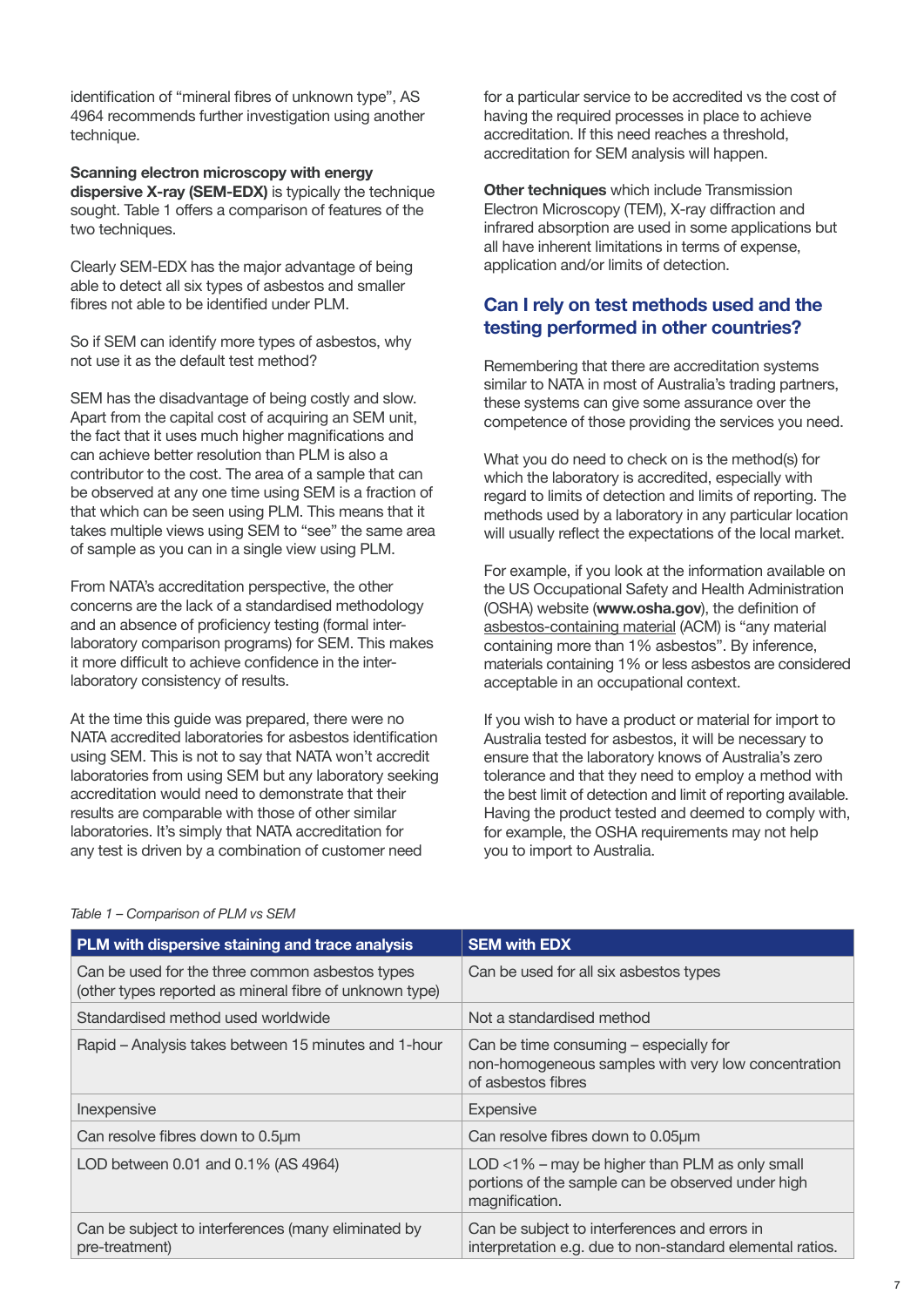### WHAT SAMPLING ISSUES ARE IMPORTANT TO IDENTIFYING ASBESTOS?

Sampling is a core scientific/technical activity that is as important as any laboratory analyses. Samples supplied to a laboratory for analysis must be representative of the material, product, construction or soil being sampled. Failure to provide truly representative samples will waste everyone's time and your money.

### **Obtaining samples**

There are many safety concerns to consider as well as making sure that the samples collected are representative of the material, product or site. It is also critical that the integrity of samples is maintained. If you are not in the business of dealing with asbestos, NATA strongly advises that you have samples collected by either licenced asbestos clearance personnel or by an accredited laboratory or inspection body.

If there is some compelling reason why an untrained person needs to collect samples, professional advice on how to collect samples safety needs to be sought out.

Remember too that it is not just about the samples but also where they are taken from. For example, it is important to secure the sample site – which is now damaged by taking the sample – from future release of fibres.

It is also important to ensure decontamination of sampling devices after each use and sampling in a manner that ensures non-release of fibres during the sampling activity.

### **Sample integrity**

Some simple pointers:

- Samples should be in sealed containers or plastic bags and clearly labelled with identification of the sampler, from precisely where the samples were obtained and any other information useful to a laboratory.
- Samples have to be fully labelled with something that won't wash/fall off.
- The label should be on the body of the container, not just the lid/cap.
- Care must be taken to avoid any possibility of cross-contamination.

### **Compositing of samples**

Compositing of samples (mixing them together) is sometimes allowed for by standards, codes or specifications.

The obvious benefit of compositing is that multiple samples may be tested together which may reduce the cost of the test.

The downside is that if the analysis identifies the presence of asbestos, it is not possible to identify in which specific sample or samples it was present.

If compositing is agreed upon, it is important to provide clear instructions to the laboratory whether sub-sampling is permitted and how the samples are to be tested. Particular care should be paid to ensuring the sample volume or mass tested is adequate. If you are in doubt, this should be discussed with the laboratory or an independent technical expert.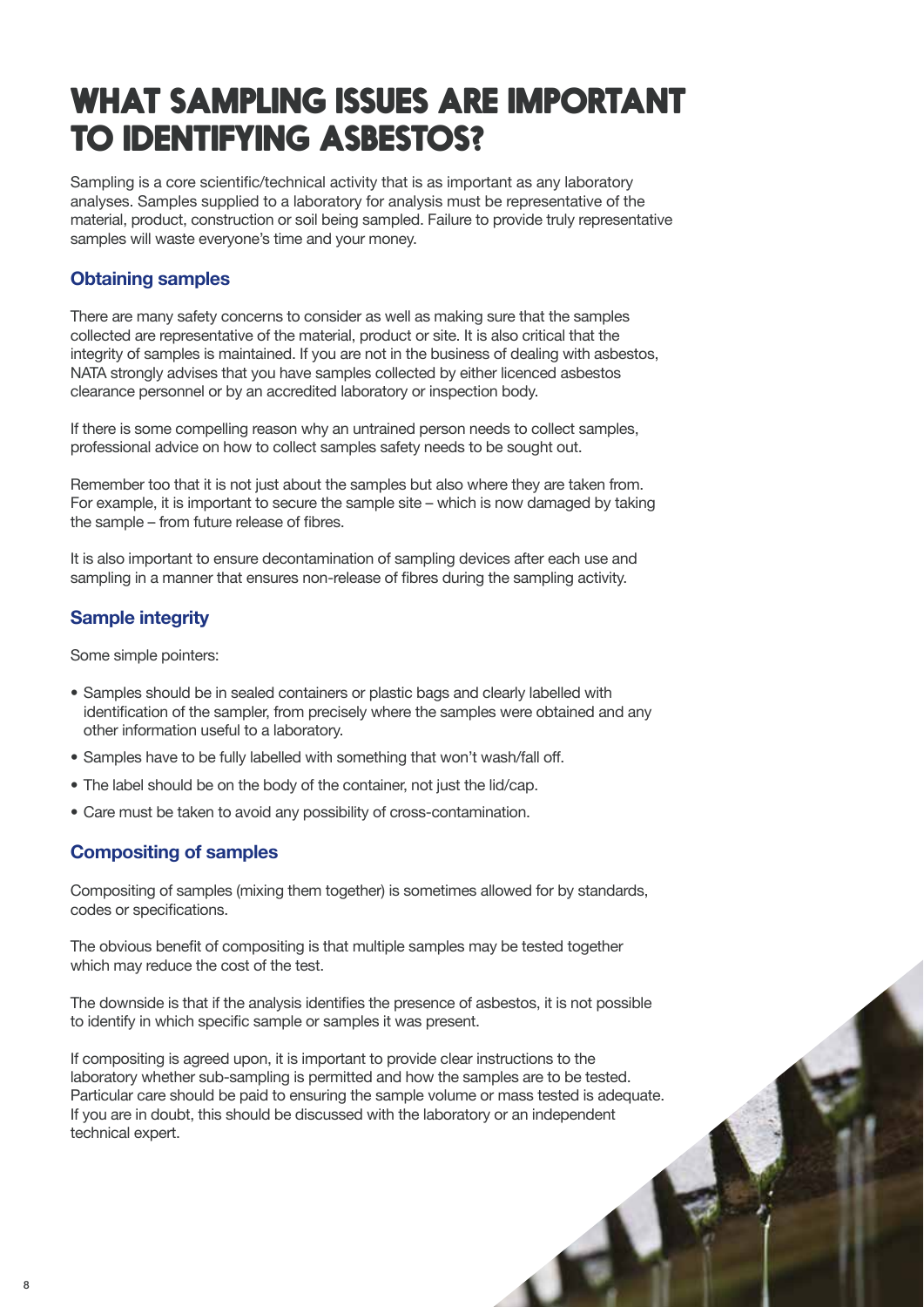### WHAT SHOULD I LOOK FOR IN A REPORT? – INSPECTION

ISO/IEC 17020 describes the general requirements for inspection reports but does not give any asbestos specific detail. Overall though, you should check any report received to ensure that:

- it matches your request;
- it contains all of the information you need;
- the results are reported clearly and unambiguously; and
- the results are reported in the manner prescribed by the applicable standard, code or specification.

Because of the nature of inspection activities being site-specific and outcome-driven, detail beyond the general principles mentioned above is not practical. Establishing at the very beginning of discussion the nature of the work and what information is required is the best means of obtaining reporting useful to your risk management.

### WHAT SHOULD I LOOK FOR IN A REPORT? – TESTING

ISO/IEC 17025 details a generic list of what needs to be included in a test report but like ISO/IEC 17020 does not give any asbestos specific detail. Some asbestos specific standards, test methods and codes of practice have tailored reporting requirements.

Again though, you should check any report received to ensure that:

- it matches your request;
- it contains all of the information you need;
- the results are reported clearly and unambiguously; and
- the results are reported in the manner prescribed by the applicable standard, code or specification.

For identification of asbestos in raw materials and manufactured products, AS 4964 has a section on reporting which requires an explicit statement that the analytical method used is PLM with dispersion staining. There is also a list of non-mandatory items around the sample description, sampling procedures/sample preparation and the sample's history. While not being mandatory, the inclusion of this information represents good laboratory reporting practice. It is also consistent with the reporting requirements of ISO/IEC 17025.

Additionally, AS 4964 has a range of statements to be used in the conclusion of the report if there are inconclusive results.

One important thing to remember is that the PLM method described in AS 4964 is a qualitative method, not quantitative. That is, it's a method to determine if asbestos is present, not how much is present.

This means that you will see the results reported as "detected" or "not detected" (the latter may be qualified) rather than a statement of "the tested sample contains x% of" some type of asbestos.

Unless the laboratory performing the tests has been involved in the sampling, the report may include a statement to the effect that "samples were tested as received". This indicates that the customer has been responsible for providing the samples to the laboratory in an appropriate manner.

If the sampling has been performed by another accredited laboratory or an accredited inspection body, details of the sampling should have also been provided in a NATA-endorsed report.

### **"Samples tested as received"**

This statement is usually applied to test reports when the laboratory has not been responsible for the collection of samples. Use of this statement does not, however, remove the laboratory's responsibility to only test samples that are in a satisfactory condition. Laboratories are required to have procedures covering the acceptance of samples for testing.

If a laboratory receives a sample that does not meet acceptance criteria, the laboratory must contact the customer and ascertain what action to take. The best option is to provide another sample but this is not always possible. In such cases the testing may be undertaken but the test report must include comments regarding the nature of the problem(s) with the sample(s) and, where applicable, that caution is required when interpreting the result(s).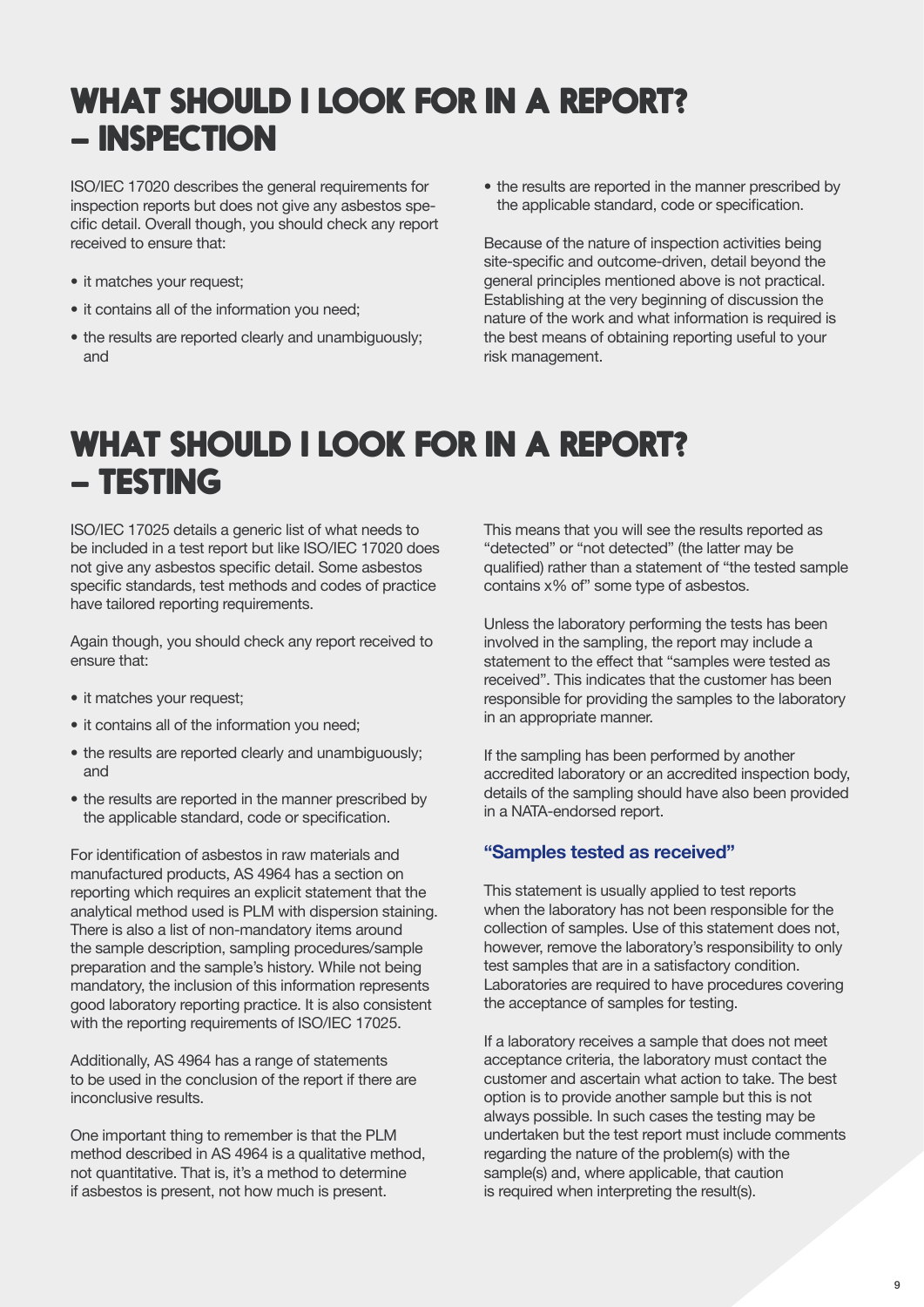### NATA-ENDORSEMENT – WHAT'S THE SIGNIFICANCE?

The NATA endorsement consists of the NATA logo, the facility's accreditation number and text presented similar to the following.



**Accredited for compliance with ISO/IEC 17025 or Accredited for compliance with ISO/IEC 17020 Accreditation number xxxxx**

In addition, the following statements may be added for those who need international recognition of the reported results:

**NATA is a signatory to the ILAC mutual recognition arrangement for the mutual recognition of the equivalence of testing, calibration and inspection reports**

### **NATA endorsed vs unendorsed reports – What's the cost/benefit?**

NATA requires that all activities described in the scope of accreditation are performed using exactly the same processes and to the same level of confidence whether reported on an endorsed report or not.

Same accredited facilities do, however, apply a surcharge to issue an endorsed report for commercial or marketing reasons.

For you as the customer, the NATA-endorsement is there to provide prima facie evidence that the results within the report have been issued under the laboratory's NATA Accreditation. Hence, you can have the confidence that the tests and/ or inspections have been undertaken by competent staff using sound science/ engineering as verified by NATA's peer assessment processes.

Similarity for businesses, your own customers may share this confidence.

### COMMUNICATION IS THE KEY

The key to successfully gaining reliable testing and/or inspection data is effective communication between the laboratory/inspection body and the client.

Mutual understanding doesn't just happen, it must be pursued. Two particular points to remember:

- Initial clarity surrounding the purpose of the testing or inspection services will aid all subsequent discussions and greatly improve the likelihood of obtaining the appropriate services;
- Communication shouldn't be a once-off event if you have questions received the test/inspection report and something seems odd or doesn't make sense, ask.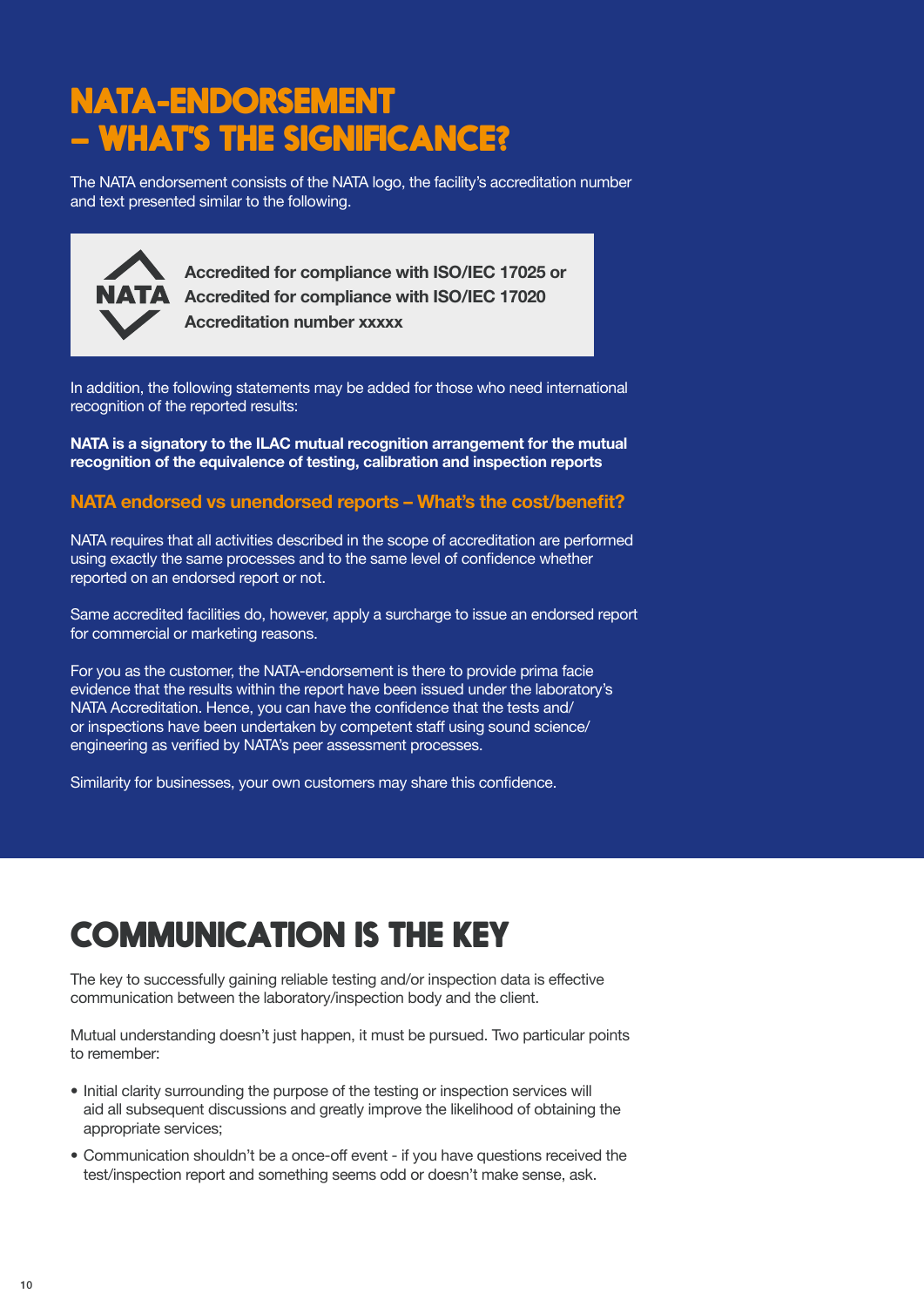# OTHER INFORMATION RESOURCES

### **Asbestos Safety and Eradication Agency**

ASEA produce a wide range of factsheets, leaflets, FAQs, research, statistics and guidelines. They also provide links to State and Territory regulatory authorities

#### **www.asbestossafety.gov.au/publications**

Two other publications of particular note are:

- 3 *Managing the Importation of Goods or Materials Containing Asbestos into Australia*
- 3 *Imported Materials with Asbestos Working Group – Rapid Response Protocol*

**www.asbestossafety.gov.au/managingimportation-asbestos-australia**

#### **Australian Maritime Safety Authority**

AMSA have information about asbestos in relation to occupational safety on marine vessels.

**www.amsa.gov.au/vessels/ship-safety/ohsinspectorate/**

#### **ComLaw**

The Customs regulations can be downloaded from the ComLaw site **www.legislation.gov.au/**

#### **Department of Immigration and Border Protection**

Prohibited Imports – Asbestos page: **www.border.gov.au/Busi/Impo/Proh/Asbestos**

#### **Safe Work Australia**

The Safe Work Australia website contains information on model legislation, regulations and codes of practice that include the management of asbestos in the workplace. There are also links to the regulatory authorities in each state and territory.

#### **www.safeworkaustralia.gov.au**

#### **SAI Global**

Australian Standard *AS 4964: 2004 – Method for the qualitative identification of asbestos in bulk samples* and the ISO/IEC Standards referenced are available for purchase at SAI Global

**www.saiglobal.com/online**

### HELP IS AVAILABLE

NATA recognises that despite best intentions and a robust accreditation system, things may go wrong. If you are experiencing difficulties with any NATA accredited laboratory and have not been able to resolve them through direct discussions, it is recommended that you contact NATA to discuss the general nature of any concerns. You should then follow this up with a written account of the issues. NATA has a comprehensive complaints handling process and treats any issues raised very seriously.

#### **For testing, please direct inquiries to:**

The Sector Manager, Life Sciences Level 1, 2-6 Railway Parade Camberwell VIC 3214 Ph (03) 9274 8200 Email neil.shepherd@nata.com.au

#### **For inspection, please direct inquiries to:**

The Sector Manager, Inspection 7 Leeds Street Rhodes NSW 2138 Ph (02) 9736 8222 Email julian.wilson@nata.com.au